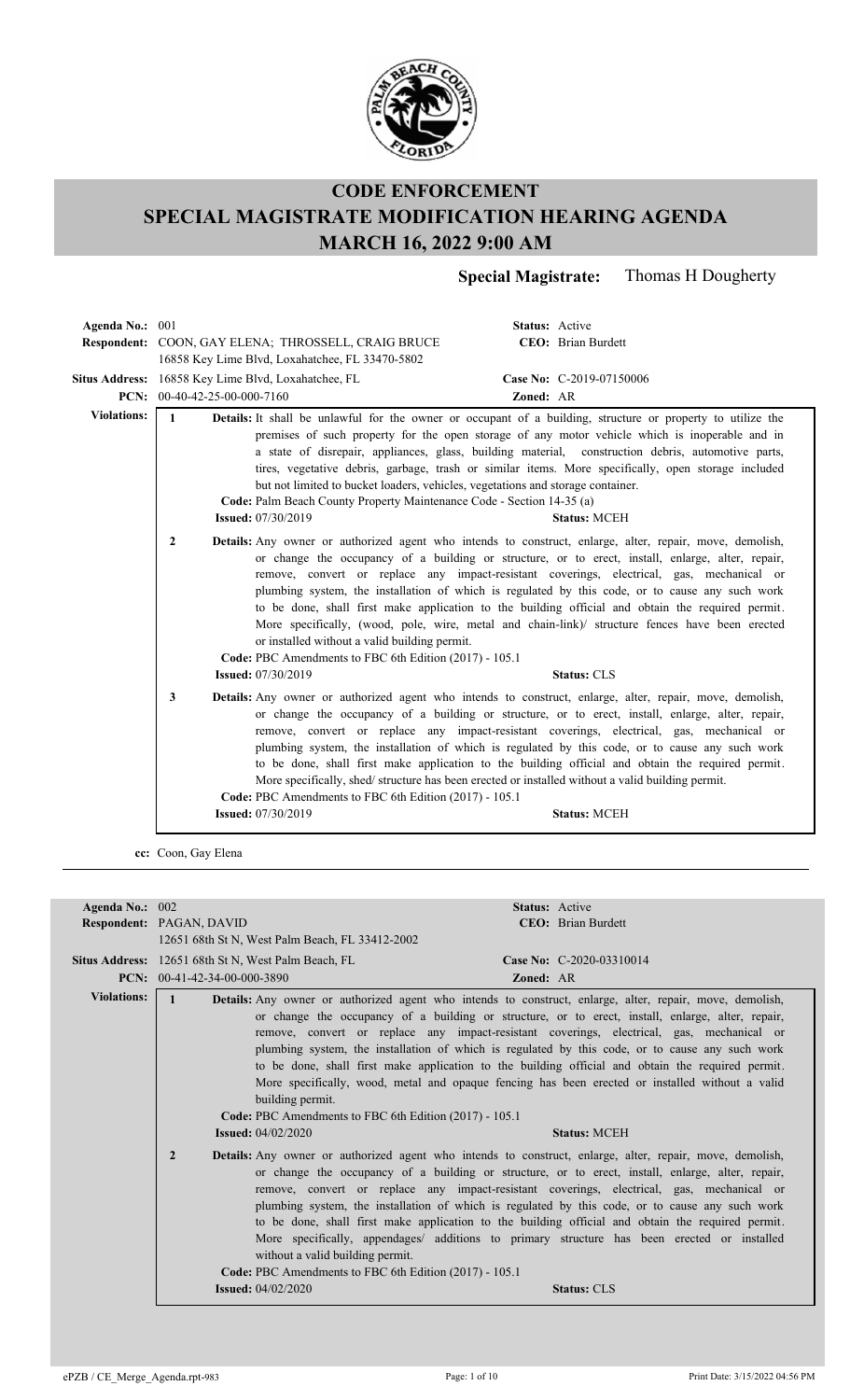| 3 | <b>Details:</b> Any owner or authorized agent who intends to construct, enlarge, alter, repair, move, demolish, |                     |  |
|---|-----------------------------------------------------------------------------------------------------------------|---------------------|--|
|   | or change the occupancy of a building or structure, or to erect, install, enlarge, alter, repair,               |                     |  |
|   | remove, convert or replace any impact-resistant coverings, electrical, gas, mechanical or                       |                     |  |
|   | plumbing system, the installation of which is regulated by this code, or to cause any such work                 |                     |  |
|   | to be done, shall first make application to the building official and obtain the required permit.               |                     |  |
|   | More specifically, canopy (tarp) canopy structure has been erected or installed without a valid                 |                     |  |
|   | building permit.                                                                                                |                     |  |
|   | Code: PBC Amendments to FBC 6th Edition (2017) - 105.1                                                          |                     |  |
|   | <b>Issued:</b> $04/02/2020$                                                                                     | <b>Status: MCEH</b> |  |
|   |                                                                                                                 |                     |  |

| Agenda No.: $003$  | Respondent: Erann, Mordechai; Erann, Pamela<br>268 Brittany F, Delray Beach, FL 33446-1106                    | <b>Status:</b> Active<br><b>CEO</b> : Elizabeth A Gonzalez                                                                                                                                                                                                                                                                                                                                                                                                                                                                                                                                                                                         |
|--------------------|---------------------------------------------------------------------------------------------------------------|----------------------------------------------------------------------------------------------------------------------------------------------------------------------------------------------------------------------------------------------------------------------------------------------------------------------------------------------------------------------------------------------------------------------------------------------------------------------------------------------------------------------------------------------------------------------------------------------------------------------------------------------------|
|                    | Situs Address: 268 Brittany F, Delray Beach, FL                                                               | Case No: $C-2019-07170042$                                                                                                                                                                                                                                                                                                                                                                                                                                                                                                                                                                                                                         |
|                    | $PCN: 00-42-46-22-07-006-2680$                                                                                | Zoned: RH                                                                                                                                                                                                                                                                                                                                                                                                                                                                                                                                                                                                                                          |
| <b>Violations:</b> | valid building permit.<br>Code: PBC Amendments to FBC 6th Edition (2017) - 105.1<br><b>Issued:</b> 07/26/2019 | <b>Details:</b> Any owner or authorized agent who intends to construct, enlarge, alter, repair, move, demolish,<br>or change the occupancy of a building or structure, or to erect, install, enlarge, alter, repair,<br>remove, convert or replace any impact-resistant coverings, electrical, gas, mechanical or<br>plumbing system, the installation of which is regulated by this code, or to cause any such work<br>to be done, shall first make application to the building official and obtain the required permit.<br>More specifically, lighting, exhaust fan, washer/dryer has been erected or installed without a<br><b>Status: MCEH</b> |

| Agenda No.: 004    | <b>Status:</b> Active                                                                                                                                                                                                                                                                                                                                                                                                                                                                                                                                                                                                                                                                                                                                              |
|--------------------|--------------------------------------------------------------------------------------------------------------------------------------------------------------------------------------------------------------------------------------------------------------------------------------------------------------------------------------------------------------------------------------------------------------------------------------------------------------------------------------------------------------------------------------------------------------------------------------------------------------------------------------------------------------------------------------------------------------------------------------------------------------------|
|                    | Respondent: ZETRENNE, CLAUDIUS; ZETRENNE, CHRISTANIE<br><b>CEO</b> : Paul Pickett                                                                                                                                                                                                                                                                                                                                                                                                                                                                                                                                                                                                                                                                                  |
|                    | 4647 Vilma Ln, West Palm Beach, FL 33417-5321                                                                                                                                                                                                                                                                                                                                                                                                                                                                                                                                                                                                                                                                                                                      |
|                    |                                                                                                                                                                                                                                                                                                                                                                                                                                                                                                                                                                                                                                                                                                                                                                    |
|                    | Situs Address: 4639 Vilma Ln, West Palm Beach, FL<br>Case No: $C-2019-12120022$                                                                                                                                                                                                                                                                                                                                                                                                                                                                                                                                                                                                                                                                                    |
|                    | $PCN: 00-42-43-25-03-000-0780$<br><b>Zoned: RH</b>                                                                                                                                                                                                                                                                                                                                                                                                                                                                                                                                                                                                                                                                                                                 |
| <b>Violations:</b> | <b>Details:</b> Any owner or authorized agent who intends to construct, enlarge, alter, repair, move, demolish,<br>3<br>or change the occupancy of a building or structure, or to erect, install, enlarge, alter, repair,<br>remove, convert or replace any impact-resistant coverings, electrical, gas, mechanical or<br>plumbing system, the installation of which is regulated by this code, or to cause any such work<br>to be done, shall first make application to the building official and obtain the required permit.<br>More specifically, ACCESSORY STRUCTURE (FENCE) has been erected or installed without a<br>valid building permit.<br>Code: PBC Amendments to FBC 6th Edition (2017) - 105.1<br><b>Issued:</b> $12/16/2019$<br><b>Status: MCEH</b> |

| Agenda No.: 005    |                           |                                                                                                                                                                                                                                                                                                                                                                                                                                                                    |           | Status: Active                                                                                                                                                                                                                                                                                      |
|--------------------|---------------------------|--------------------------------------------------------------------------------------------------------------------------------------------------------------------------------------------------------------------------------------------------------------------------------------------------------------------------------------------------------------------------------------------------------------------------------------------------------------------|-----------|-----------------------------------------------------------------------------------------------------------------------------------------------------------------------------------------------------------------------------------------------------------------------------------------------------|
|                    | Respondent: Vega, Paulino |                                                                                                                                                                                                                                                                                                                                                                                                                                                                    |           | CEO: John Gannotti                                                                                                                                                                                                                                                                                  |
|                    |                           | 5050 Pinebreeze Ct, West Palm Beach, FL 33415-1714                                                                                                                                                                                                                                                                                                                                                                                                                 |           |                                                                                                                                                                                                                                                                                                     |
|                    |                           | Situs Address: 6261 Bishoff Rd, West Palm Beach, FL                                                                                                                                                                                                                                                                                                                                                                                                                |           | Case No: C-2020-03270015                                                                                                                                                                                                                                                                            |
| PCN:               | 00-42-43-27-05-005-0550   |                                                                                                                                                                                                                                                                                                                                                                                                                                                                    | Zoned: AR |                                                                                                                                                                                                                                                                                                     |
| <b>Violations:</b> | $\mathbf{1}$              |                                                                                                                                                                                                                                                                                                                                                                                                                                                                    |           | Details: Uses identified with a dash "-," in a zoning districts column of the Use Matrix, are prohibited in                                                                                                                                                                                         |
|                    |                           | storage activities on this property.<br>Code: Unified Land Development Code - 4.A.7.C.6                                                                                                                                                                                                                                                                                                                                                                            |           | that zoning district, unless otherwise expressly stated under the Supplementary Use Standards<br>for the use, or within any applicable Zoning Overlays. More specifically, a Contractor's Storage<br>Yard is not a permitted use in the AR- Agricultural Residential Zoning District. Cease any/all |
|                    |                           | <b>Issued:</b> $06/11/2020$                                                                                                                                                                                                                                                                                                                                                                                                                                        |           | <b>Status: MCEH</b>                                                                                                                                                                                                                                                                                 |
|                    | 2                         | <b>Details:</b> Parking shall be prohibited on all vacant properties in residential districts.<br>Code: Unified Land Development Code - 6.D.1.A.4.a.3.<br><b>Issued:</b> 06/11/2020                                                                                                                                                                                                                                                                                |           | <b>Status: MCEH</b>                                                                                                                                                                                                                                                                                 |
|                    |                           |                                                                                                                                                                                                                                                                                                                                                                                                                                                                    |           |                                                                                                                                                                                                                                                                                                     |
|                    | 3                         | <b>Details:</b> It shall be unlawful for the owner or occupant of a building, structure or property to utilize the<br>premises of such property for the open storage of any motor vehicle which is inoperable and in<br>a state of disrepair, appliances, glass, building material, construction debris, automotive parts,<br>tires, vegetative debris, garbage, trash or similar items. Some, any and/or all of these items may<br>exist on this vacant property. |           |                                                                                                                                                                                                                                                                                                     |
|                    |                           | Code: Palm Beach County Property Maintenance Code - Section 14-35 (a)                                                                                                                                                                                                                                                                                                                                                                                              |           |                                                                                                                                                                                                                                                                                                     |
|                    |                           | <b>Issued:</b> $06/11/2020$                                                                                                                                                                                                                                                                                                                                                                                                                                        |           | <b>Status: MCEH</b>                                                                                                                                                                                                                                                                                 |
|                    | 4                         | operation (same being an approved, "primary use") in all zoning districts<br>Code: Unified Land Development Code - 5.B.1.3.                                                                                                                                                                                                                                                                                                                                        |           | <b>Details:</b> Outdoor storage of merchandise, inventory, vehicles and trailers used in operation of a<br>business, equipment, refuse, or similar materials, and outdoor activities associated with a use                                                                                          |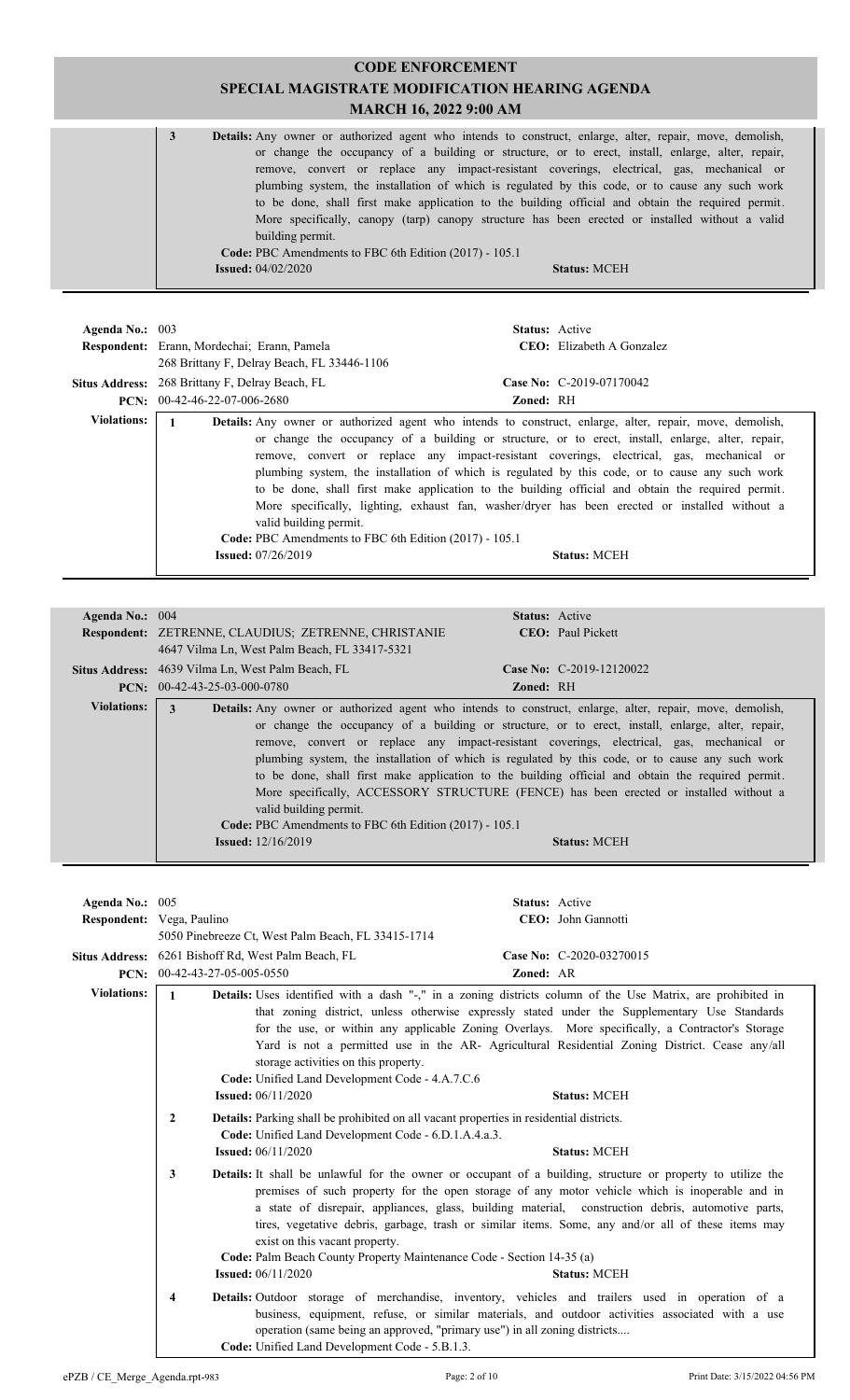|   | MARCII IV, 4944 7.00 AM                                                                                                                                                                                                                                                                                                                                                                                                                                                                                                              |                     |
|---|--------------------------------------------------------------------------------------------------------------------------------------------------------------------------------------------------------------------------------------------------------------------------------------------------------------------------------------------------------------------------------------------------------------------------------------------------------------------------------------------------------------------------------------|---------------------|
|   | <b>Issued:</b> 06/11/2020                                                                                                                                                                                                                                                                                                                                                                                                                                                                                                            | <b>Status: MCEH</b> |
| 5 | Details: Outdoor storage and activity areas shall not be located in any of the required setbacks.<br>Code: Unified Land Development Code - 5.B.1.A.3.b.<br><b>Issued:</b> 06/11/2020                                                                                                                                                                                                                                                                                                                                                 | <b>Status: MCEH</b> |
| 6 | Details: d. Outdoor storage and activity areas shall be completely screened from all property lines by<br>landscaping, fences, walls, or buildings.                                                                                                                                                                                                                                                                                                                                                                                  |                     |
|   | e. Industrial FLU Designation, Zoning Districts, or Uses                                                                                                                                                                                                                                                                                                                                                                                                                                                                             |                     |
|   | 1) Outdoor storage and activity areas adjacent to parcels of land with an industrial FLU<br>designation or use and not visible from any street shall be exempted from the screening<br>requirements.                                                                                                                                                                                                                                                                                                                                 |                     |
|   | 2) Outdoor Activity areas in industrial uses shall have a Type 3 Incompatibility Buffer along<br>property lines adjacent to parcels with a civic, conservation, commercial, recreational, or<br>residential FLU designation, or use, or where visible from a public R-O-W. The Incompatibility<br>Buffer shall be a minimum of 25 feet in width.<br>Code: Unified Land Development Code - 5.B.1.A.3.d. & e.<br><b>Issued:</b> 06/11/2020                                                                                             | <b>Status: MCEH</b> |
|   |                                                                                                                                                                                                                                                                                                                                                                                                                                                                                                                                      |                     |
| 7 | Details: The parking and storage of vehicles and trailers, used in operation of a business, shall be on an<br>improved surface as described in Art. 6.B.3.B.1, Paved Art. 6.B.3.A.2.e, Drainage Art.<br>6.B.3.A.2.f, Maintenance. (Please note that permits, reviews and other approvals may be<br>required for same.)                                                                                                                                                                                                               |                     |
|   | Assure that the parking and storage of vehicles and trailers, used in operation of a business, on<br>an improved surface as described in Art. 6.B.3.B.1, Paved Art. 6.B.3.A.2.e, Drainage Art.<br>6.B.3.A.2.f, Maintenance. Please note that permits, reviews and other approvals may be<br>required for same.                                                                                                                                                                                                                       |                     |
|   | Code: Unified Land Development Code - 5.B.1.A.3.g.<br><b>Issued:</b> 06/11/2020                                                                                                                                                                                                                                                                                                                                                                                                                                                      | <b>Status: MCEH</b> |
| 8 | Details: The maximum height for a fence or wall on or adjacent to a residential lot line or in a landscape<br>buffer shall be as follows:<br>a) Within required front setback:<br>$(1)$ four feet,                                                                                                                                                                                                                                                                                                                                   |                     |
|   | (2) six feet for property owned by PBC for preservation or conservation purposes                                                                                                                                                                                                                                                                                                                                                                                                                                                     |                     |
|   | b) Within required side, side street, and rear setback: six feet.<br>c) Within a landscape buffer: six feet.                                                                                                                                                                                                                                                                                                                                                                                                                         |                     |
|   | Any owner or authorized agent who intends to construct, enlarge, alter, repair, move, demolish,                                                                                                                                                                                                                                                                                                                                                                                                                                      |                     |
|   | or change the occupancy of a building or structure, or to erect, install, enlarge, alter, repair,<br>remove, convert or replace any impact-resistant coverings, electrical, gas, mechanical or<br>plumbing system, the installation of which is regulated by this code, or to cause any such work<br>to be done, shall first make application to the building official and obtain the required permit.<br>More specifically, fencing shall be installed to the stated height requirements and required<br>permits shall be obtained. |                     |
|   | Code: PBC Amendments to FBC 6th Edition (2017) - 105.1                                                                                                                                                                                                                                                                                                                                                                                                                                                                               |                     |
|   | Unified Land Development Code - 5.B.1.A.2.B.1<br><b>Issued:</b> 06/11/2020                                                                                                                                                                                                                                                                                                                                                                                                                                                           | <b>Status: MCEH</b> |
| 9 | Details: All accessory structures, including detached garages, fences, walls, and swimming pools shall                                                                                                                                                                                                                                                                                                                                                                                                                               |                     |
|   | be maintained structurally sound and in good repair. More specifically, the fencing is in<br>disrepair.                                                                                                                                                                                                                                                                                                                                                                                                                              |                     |
|   | Code: Palm Beach County Property Maintenance Code - Section 14-32 (e)                                                                                                                                                                                                                                                                                                                                                                                                                                                                |                     |
|   | <b>Issued:</b> 06/11/2020                                                                                                                                                                                                                                                                                                                                                                                                                                                                                                            | <b>Status: MCEH</b> |

| Agenda No.: $006$  |                                                                                                  | <b>Status:</b> Active                                                                                                                                                                                                                                                                                                                                                                                                                                                                                                                                                                                                                                                                                             |  |
|--------------------|--------------------------------------------------------------------------------------------------|-------------------------------------------------------------------------------------------------------------------------------------------------------------------------------------------------------------------------------------------------------------------------------------------------------------------------------------------------------------------------------------------------------------------------------------------------------------------------------------------------------------------------------------------------------------------------------------------------------------------------------------------------------------------------------------------------------------------|--|
|                    | <b>Respondent:</b> A & B Investments & Enterprises INC                                           | CEO: John Gannotti                                                                                                                                                                                                                                                                                                                                                                                                                                                                                                                                                                                                                                                                                                |  |
|                    | 2299 N Military Trl, West Palm Beach, FL 33409                                                   |                                                                                                                                                                                                                                                                                                                                                                                                                                                                                                                                                                                                                                                                                                                   |  |
|                    | Situs Address: 2299 N Military Trl, West Palm Beach, FL                                          | <b>Case No:</b> C-2018-05300005                                                                                                                                                                                                                                                                                                                                                                                                                                                                                                                                                                                                                                                                                   |  |
|                    | <b>PCN:</b> $00-42-43-24-06-000-0270$                                                            | <b>Zoned: CG</b>                                                                                                                                                                                                                                                                                                                                                                                                                                                                                                                                                                                                                                                                                                  |  |
| <b>Violations:</b> | 2<br>has become inactive or expired.<br>Code: PBC Amendments to FBC 6th Edition (2017) - 105.4.1 | Details: A permit issued shall be construed to be a license to proceed with the work and not as<br>authority to violate, cancel, alter or set aside any of the provisions of the technical codes, nor<br>shall issuance of a permit prevent the building official from thereafter requiring a correction of<br>errors in plans, construction or violations of this code. Every permit issued shall become invalid<br>unless the work authorized by such permit is commenced within six months after its issuance,<br>or if the work authorized by such permit is suspended or abandoned for a period of six months<br>after the time the work is commenced. More specifically, permit $#$ M-2005-031688-0000 HVAC |  |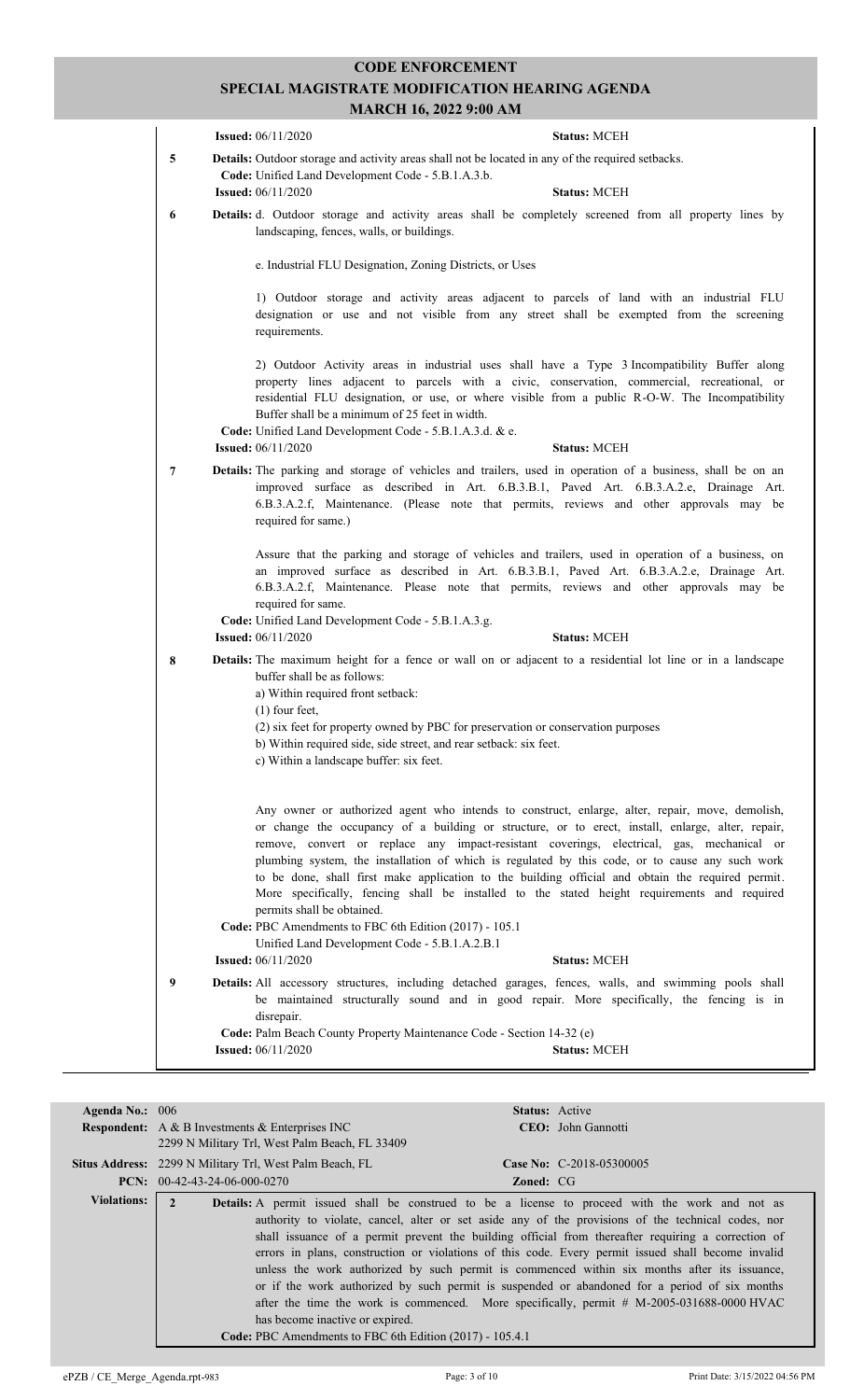## **CODE ENFORCEMENT SPECIAL MAGISTRATE MODIFICATION HEARING AGENDA**

**MARCH 16, 2022 9:00 AM**

|   | <b>Issued:</b> 05/30/2018                                                                                                          | <b>Status: MCEH</b>                                                                                                                                                                                                                                                                                                                                                                                                                                                                                                                                                                                                                                                                                                                                |
|---|------------------------------------------------------------------------------------------------------------------------------------|----------------------------------------------------------------------------------------------------------------------------------------------------------------------------------------------------------------------------------------------------------------------------------------------------------------------------------------------------------------------------------------------------------------------------------------------------------------------------------------------------------------------------------------------------------------------------------------------------------------------------------------------------------------------------------------------------------------------------------------------------|
| 3 | Reroofing has become inactive or expired.<br>Code: PBC Amendments to FBC 6th Edition (2017) - 105.4.1<br><b>Issued:</b> 05/30/2018 | <b>Details:</b> A permit issued shall be construed to be a license to proceed with the work and not as<br>authority to violate, cancel, alter or set aside any of the provisions of the technical codes, nor<br>shall issuance of a permit prevent the building official from thereafter requiring a correction of<br>errors in plans, construction or violations of this code. Every permit issued shall become invalid<br>unless the work authorized by such permit is commenced within six months after its issuance,<br>or if the work authorized by such permit is suspended or abandoned for a period of six months<br>after the time the work is commenced. More specifically, permit # B-2001-003777-0000<br><b>Status: MCEH</b>           |
| 4 |                                                                                                                                    | <b>Details:</b> Any owner or authorized agent who intends to construct, enlarge, alter, repair, move, demolish,                                                                                                                                                                                                                                                                                                                                                                                                                                                                                                                                                                                                                                    |
|   | building permit.<br>Code: PBC Amendments to FBC 6th Edition (2017) - 105.1                                                         | or change the occupancy of a building or structure, or to erect, install, enlarge, alter, repair,<br>remove, convert or replace any impact-resistant coverings, electrical, gas, mechanical or<br>plumbing system, the installation of which is regulated by this code, or to cause any such work<br>to be done, shall first make application to the building official and obtain the required permit.<br>More specifically, B-1992-011260-0000 Wall Sign has been erected or installed without a valid                                                                                                                                                                                                                                            |
|   | <b>Issued:</b> 05/30/2018                                                                                                          | <b>Status: CLS</b>                                                                                                                                                                                                                                                                                                                                                                                                                                                                                                                                                                                                                                                                                                                                 |
| 5 | has become inactive or expired.<br>Code: PBC Amendments to FBC 6th Edition (2017) - 105.4.1<br><b>Issued:</b> 05/30/2018           | <b>Details:</b> A permit issued shall be construed to be a license to proceed with the work and not as<br>authority to violate, cancel, alter or set aside any of the provisions of the technical codes, nor<br>shall issuance of a permit prevent the building official from thereafter requiring a correction of<br>errors in plans, construction or violations of this code. Every permit issued shall become invalid<br>unless the work authorized by such permit is commenced within six months after its issuance,<br>or if the work authorized by such permit is suspended or abandoned for a period of six months<br>after the time the work is commenced. More specifically, permit # B-1992-011259-0000 Wall Sign<br><b>Status: MCEH</b> |
| 6 |                                                                                                                                    | Details: A permit issued shall be construed to be a license to proceed with the work and not as                                                                                                                                                                                                                                                                                                                                                                                                                                                                                                                                                                                                                                                    |
|   | Sign has become inactive or expired.<br>Code: PBC Amendments to FBC 6th Edition (2017) - 105.4.1<br><b>Issued:</b> 05/30/2018      | authority to violate, cancel, alter or set aside any of the provisions of the technical codes, nor<br>shall issuance of a permit prevent the building official from thereafter requiring a correction of<br>errors in plans, construction or violations of this code. Every permit issued shall become invalid<br>unless the work authorized by such permit is commenced within six months after its issuance,<br>or if the work authorized by such permit is suspended or abandoned for a period of six months<br>after the time the work is commenced. More specifically, permit # B-1985-024878-0000 Billboard<br><b>Status: MCEH</b>                                                                                                           |
| 7 | after the time the work is commenced.<br>Demolition has become inactive or expired.                                                | <b>Details:</b> A permit issued shall be construed to be a license to proceed with the work and not as<br>authority to violate, cancel, alter or set aside any of the provisions of the technical codes, nor<br>shall issuance of a permit prevent the building official from thereafter requiring a correction of<br>errors in plans, construction or violations of this code. Every permit issued shall become invalid<br>unless the work authorized by such permit is commenced within six months after its issuance,<br>or if the work authorized by such permit is suspended or abandoned for a period of six months<br>More specifically, permit $#$ B-1985-012127-0000                                                                      |
|   | Code: PBC Amendments to FBC 6th Edition (2017) - 105.4.1                                                                           |                                                                                                                                                                                                                                                                                                                                                                                                                                                                                                                                                                                                                                                                                                                                                    |
|   | <b>Issued:</b> 05/30/2018                                                                                                          | <b>Status: MCEH</b>                                                                                                                                                                                                                                                                                                                                                                                                                                                                                                                                                                                                                                                                                                                                |

| Agenda No.: 007    |                                                                                                                                                                                                                                                                                                                                                                                                                                                                                                                             | <b>Status:</b> Active                                                                                                                                                                                                                                                                                                                                                                                                                                                                                                                                                                                                     |
|--------------------|-----------------------------------------------------------------------------------------------------------------------------------------------------------------------------------------------------------------------------------------------------------------------------------------------------------------------------------------------------------------------------------------------------------------------------------------------------------------------------------------------------------------------------|---------------------------------------------------------------------------------------------------------------------------------------------------------------------------------------------------------------------------------------------------------------------------------------------------------------------------------------------------------------------------------------------------------------------------------------------------------------------------------------------------------------------------------------------------------------------------------------------------------------------------|
|                    | <b>Respondent: HUY TRAN LLC</b>                                                                                                                                                                                                                                                                                                                                                                                                                                                                                             | <b>CEO</b> : Nedssa Merise                                                                                                                                                                                                                                                                                                                                                                                                                                                                                                                                                                                                |
|                    | 407 Kelsey Park Dr. Palm Beach Gardens, FL 33410                                                                                                                                                                                                                                                                                                                                                                                                                                                                            |                                                                                                                                                                                                                                                                                                                                                                                                                                                                                                                                                                                                                           |
|                    | <b>Situs Address:</b> 4728 Arthur St, Palm Beach Gardens, FL                                                                                                                                                                                                                                                                                                                                                                                                                                                                | Case No: C-2020-03230013                                                                                                                                                                                                                                                                                                                                                                                                                                                                                                                                                                                                  |
| PCN:               | 00-42-42-13-09-002-0050                                                                                                                                                                                                                                                                                                                                                                                                                                                                                                     | <b>Zoned: RM</b>                                                                                                                                                                                                                                                                                                                                                                                                                                                                                                                                                                                                          |
| <b>Violations:</b> | <b>Details:</b> It shall be unlawful for the owner or occupant of a building, structure or property to utilize the<br>1<br>premises of such property for the open storage of any motor vehicle which is inoperable and in<br>a state of disrepair, appliances, glass, building material, construction debris, automotive parts,<br>tires, vegetative debris, garbage, trash or similar items.<br>Code: Palm Beach County Property Maintenance Code - Section 14-35 (a)<br><b>Issued:</b> $03/24/2020$<br><b>Status: CLS</b> |                                                                                                                                                                                                                                                                                                                                                                                                                                                                                                                                                                                                                           |
|                    | $\mathbf{2}$<br>building permit.                                                                                                                                                                                                                                                                                                                                                                                                                                                                                            | <b>Details:</b> Any owner or authorized agent who intends to construct, enlarge, alter, repair, move, demolish,<br>or change the occupancy of a building or structure, or to erect, install, enlarge, alter, repair,<br>remove, convert or replace any impact-resistant coverings, electrical, gas, mechanical or<br>plumbing system, the installation of which is regulated by this code, or to cause any such work<br>to be done, shall first make application to the building official and obtain the required permit.<br>More specifically, fence (chain-link and wood) has been erected or installed without a valid |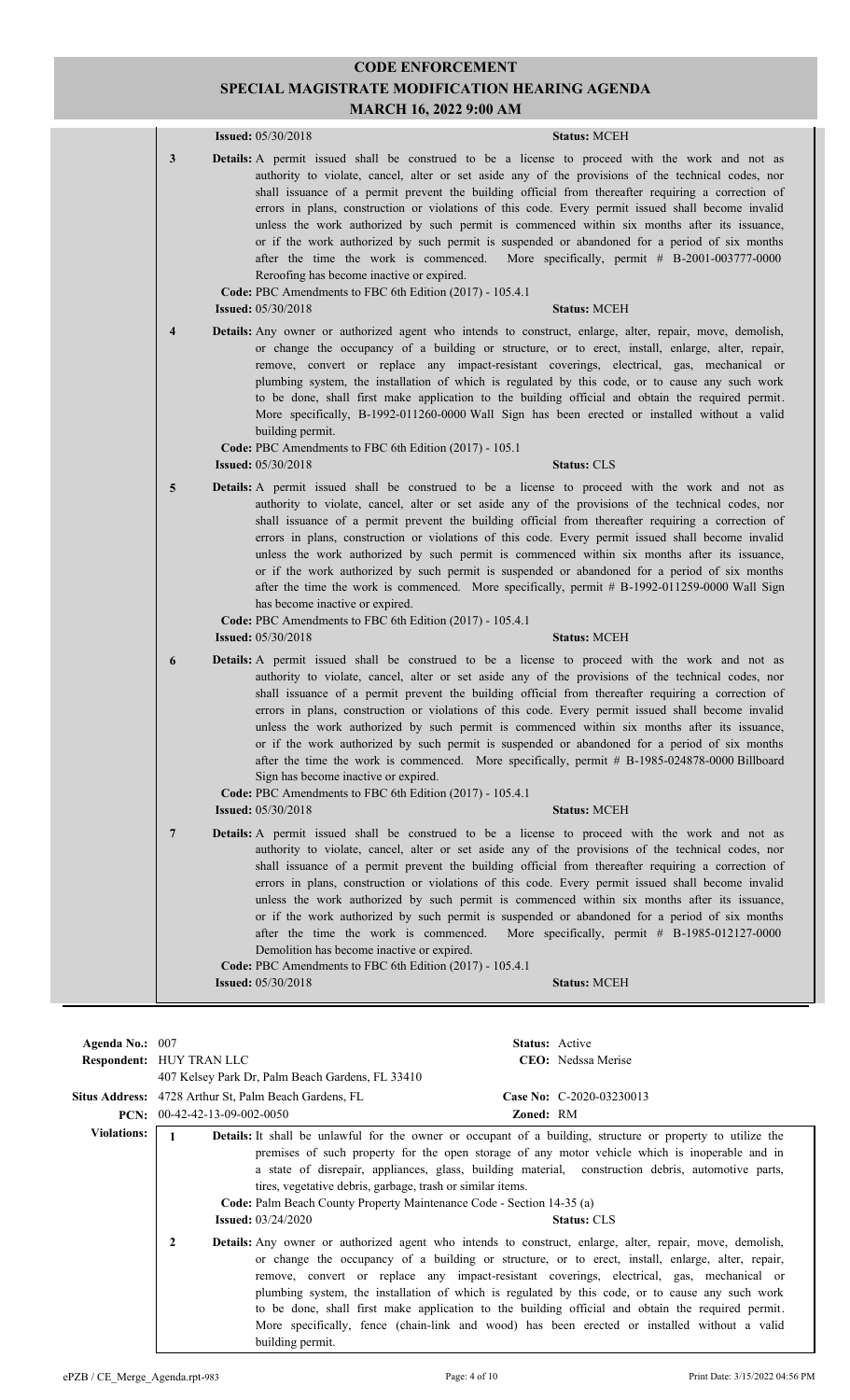**Code:** PBC Amendments to FBC 6th Edition (2017) - 105.1 **Issued:** 03/24/2020 **Status:** MCEH

**cc:** Huy Tran Llc

| Agenda No.: 008                                                                                                                                                                                                        |                                                                                                                                                                                                                                                                                                                                                                                                                                                                                                                                                                                                                                                                                                                                       | Status: Active                                                                                                                                                                                                                                                                                                                                                                                                                                                                                                                                                                                                                                                                                             |  |  |
|------------------------------------------------------------------------------------------------------------------------------------------------------------------------------------------------------------------------|---------------------------------------------------------------------------------------------------------------------------------------------------------------------------------------------------------------------------------------------------------------------------------------------------------------------------------------------------------------------------------------------------------------------------------------------------------------------------------------------------------------------------------------------------------------------------------------------------------------------------------------------------------------------------------------------------------------------------------------|------------------------------------------------------------------------------------------------------------------------------------------------------------------------------------------------------------------------------------------------------------------------------------------------------------------------------------------------------------------------------------------------------------------------------------------------------------------------------------------------------------------------------------------------------------------------------------------------------------------------------------------------------------------------------------------------------------|--|--|
|                                                                                                                                                                                                                        | Respondent: IP 5886 BIMINI CIRCLE W WEST PALM BEACH LLC<br>805 N Andrews Ave, Fort Lauderdale, FL 33311-7455                                                                                                                                                                                                                                                                                                                                                                                                                                                                                                                                                                                                                          | CEO: Rl Thomas                                                                                                                                                                                                                                                                                                                                                                                                                                                                                                                                                                                                                                                                                             |  |  |
|                                                                                                                                                                                                                        | Situs Address: 5886 Bimini Cir W, West Palm Beach, FL<br>PCN: $00-42-43-01-03-015-0050$                                                                                                                                                                                                                                                                                                                                                                                                                                                                                                                                                                                                                                               | Case No: C-2017-12060030<br>Zoned: RM                                                                                                                                                                                                                                                                                                                                                                                                                                                                                                                                                                                                                                                                      |  |  |
| <b>Violations:</b><br>$\mathbf{1}$<br>More specifically, a fence has been erected or installed without a valid building permit.<br>Code: PBC Amendments to FBC 6th Edition (2014) - 105.1<br><b>Issued:</b> 12/07/2017 |                                                                                                                                                                                                                                                                                                                                                                                                                                                                                                                                                                                                                                                                                                                                       | Details: Any owner or authorized agent who intends to construct, enlarge, alter, repair, move, demolish,<br>or change the occupancy of a building or structure, or to erect, install, enlarge, alter, repair,<br>remove, convert or replace any impact-resistant coverings, electrical, gas, mechanical or<br>plumbing system, the installation of which is regulated by this code, or to cause any such work<br>to be done, shall first make application to the building official and obtain the required permit.<br><b>Status: MCEH</b>                                                                                                                                                                  |  |  |
|                                                                                                                                                                                                                        |                                                                                                                                                                                                                                                                                                                                                                                                                                                                                                                                                                                                                                                                                                                                       |                                                                                                                                                                                                                                                                                                                                                                                                                                                                                                                                                                                                                                                                                                            |  |  |
| Agenda No.: 009                                                                                                                                                                                                        | Respondent: B J LO Enterprises LLC                                                                                                                                                                                                                                                                                                                                                                                                                                                                                                                                                                                                                                                                                                    | Status: Active<br>CEO: John Gannotti                                                                                                                                                                                                                                                                                                                                                                                                                                                                                                                                                                                                                                                                       |  |  |
|                                                                                                                                                                                                                        | 5976 Whirlaway Rd, Palm Beach Gardens, FL 33418                                                                                                                                                                                                                                                                                                                                                                                                                                                                                                                                                                                                                                                                                       |                                                                                                                                                                                                                                                                                                                                                                                                                                                                                                                                                                                                                                                                                                            |  |  |
|                                                                                                                                                                                                                        | Situs Address: 2190 Spafford Ave, FL<br>PCN: $00-42-43-24-01-000-0170$                                                                                                                                                                                                                                                                                                                                                                                                                                                                                                                                                                                                                                                                | Case No: C-2019-09300005<br>Zoned: IL                                                                                                                                                                                                                                                                                                                                                                                                                                                                                                                                                                                                                                                                      |  |  |
| <b>Violations:</b>                                                                                                                                                                                                     | $\overline{2}$<br>Details: Any owner or authorized agent who intends to construct, enlarge, alter, repair, move, demolish,<br>or change the occupancy of a building or structure, or to erect, install, enlarge, alter, repair,<br>remove, convert or replace any impact-resistant coverings, electrical, gas, mechanical or<br>plumbing system, the installation of which is regulated by this code, or to cause any such work<br>to be done, shall first make application to the building official and obtain the required permit.<br>More specifically, installing a single wide mobile home without valid building permits.<br>Code: PBC Amendments to FBC 6th Edition (2017) - 105.1<br><b>Issued:</b> 10/08/2019<br>Status: CLS |                                                                                                                                                                                                                                                                                                                                                                                                                                                                                                                                                                                                                                                                                                            |  |  |
|                                                                                                                                                                                                                        | 3<br><b>Issued:</b> 10/08/2019                                                                                                                                                                                                                                                                                                                                                                                                                                                                                                                                                                                                                                                                                                        | Details: Any owner or authorized agent who intends to construct, enlarge, alter, repair, move, demolish,<br>or change the occupancy of a building or structure, or to erect, install, enlarge, alter, repair,<br>remove, convert or replace any impact-resistant coverings, electrical, gas, mechanical or<br>plumbing system, the installation of which is regulated by this code, or to cause any such work<br>to be done, shall first make application to the building official and obtain the required permit.<br>More specifically, asphalt parking has been erected or installed without a valid building permit.<br>Code: PBC Amendments to FBC 6th Edition (2017) - 105.1<br><b>Status: MCEH</b>   |  |  |
|                                                                                                                                                                                                                        | 4<br>permit.<br><b>Issued:</b> 10/08/2019                                                                                                                                                                                                                                                                                                                                                                                                                                                                                                                                                                                                                                                                                             | <b>Details:</b> Any owner or authorized agent who intends to construct, enlarge, alter, repair, move, demolish,<br>or change the occupancy of a building or structure, or to erect, install, enlarge, alter, repair,<br>remove, convert or replace any impact-resistant coverings, electrical, gas, mechanical or<br>plumbing system, the installation of which is regulated by this code, or to cause any such work<br>to be done, shall first make application to the building official and obtain the required permit.<br>More specifically, a chain link fence has been erected or installed without a valid building<br>Code: PBC Amendments to FBC 6th Edition (2017) - 105.1<br><b>Status: MCEH</b> |  |  |
|                                                                                                                                                                                                                        | Details: The Site Plan shall be the controlling plan for Conditional Uses or PDDs listed below.<br>6<br>All<br>development site elements including, but not limited to:<br>ingress and egress, density, and<br>intensity in the proposed application shall be consistent with the Site Plan. All plats shall be<br>consistent with the Site Plan. In cases of conflict between plans, the most recently approved<br>BCC Preliminary Plan(s) for those DOs that have no Final Plan(s) shall prevail.<br>More<br>specifically, site plan does not match current use.<br>Code: Unified Land Development Code - 2.A.6.B.4                                                                                                                 |                                                                                                                                                                                                                                                                                                                                                                                                                                                                                                                                                                                                                                                                                                            |  |  |
|                                                                                                                                                                                                                        | <b>Issued:</b> 10/08/2019                                                                                                                                                                                                                                                                                                                                                                                                                                                                                                                                                                                                                                                                                                             | Status: CLS                                                                                                                                                                                                                                                                                                                                                                                                                                                                                                                                                                                                                                                                                                |  |  |

| Agenda No.: $010$ |                                                        |                  | <b>Status:</b> Active            |
|-------------------|--------------------------------------------------------|------------------|----------------------------------|
|                   | Respondent: Blakeman, Glenn; Blakeman, Robin Giantonio |                  | <b>CEO:</b> Stefanie C Rodriguez |
|                   | 17071 93rd Rd N, Loxahatchee, FL 33470-2757            |                  |                                  |
|                   | Situs Address: 17071 93rd Rd N, Loxahatchee, FL        |                  | Case No: C-2020-06230061         |
|                   | <b>PCN:</b> $00-40-42-14-00-000-5140$                  | <b>Zoned: AR</b> |                                  |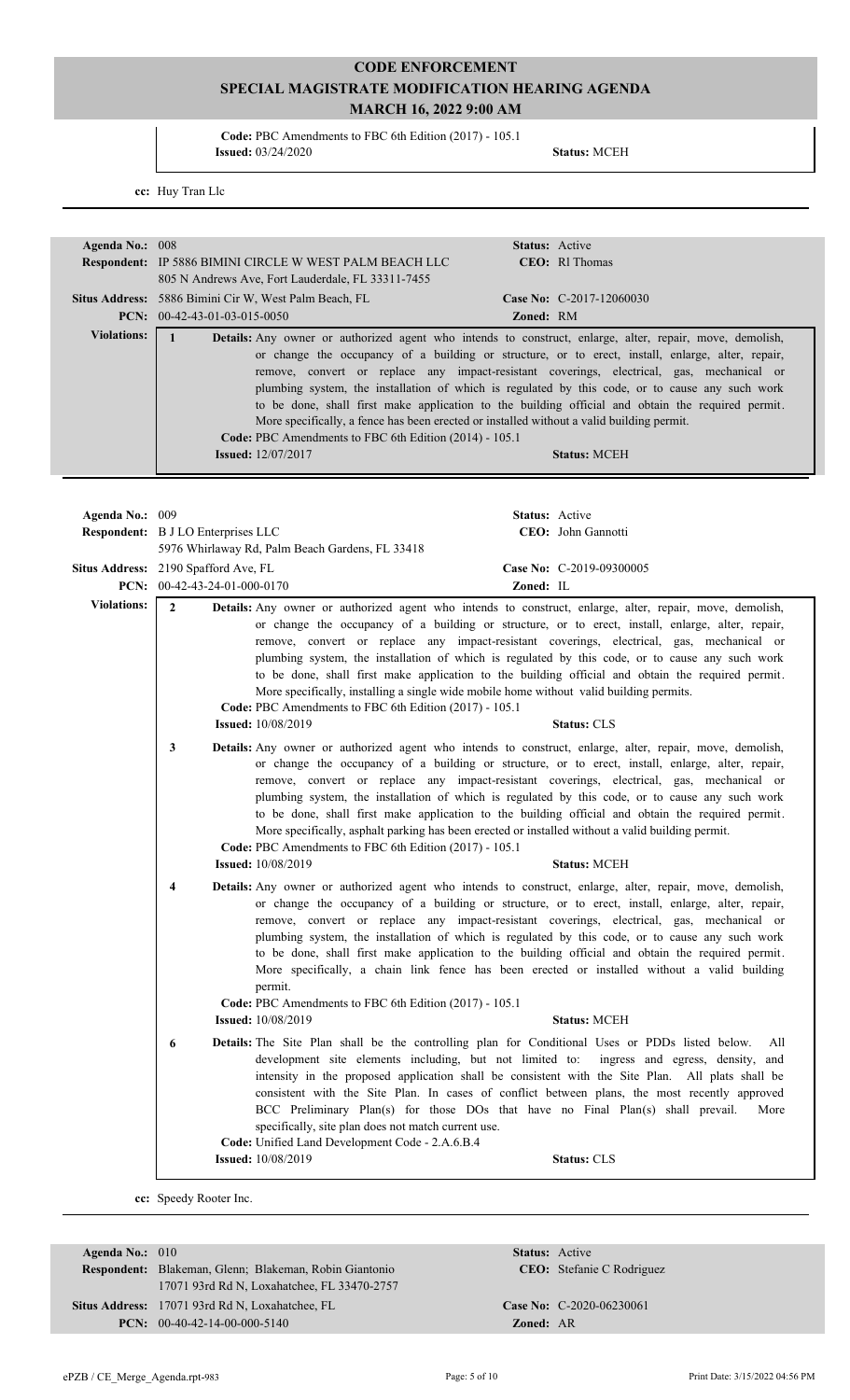|                                      | <b>MARCH 16, 2022 9:00 AM</b>                                                                                                                                                                                                                                                                                                                                                                                                                                                                                                                                                                                                                                                                                                                                                                         |
|--------------------------------------|-------------------------------------------------------------------------------------------------------------------------------------------------------------------------------------------------------------------------------------------------------------------------------------------------------------------------------------------------------------------------------------------------------------------------------------------------------------------------------------------------------------------------------------------------------------------------------------------------------------------------------------------------------------------------------------------------------------------------------------------------------------------------------------------------------|
| <b>Violations:</b><br>$\overline{2}$ | Details: It shall be unlawful for the owner or occupant of a building, structure or property to utilize the<br>premises of such property for the open storage of any motor vehicle which is inoperable and in<br>a state of disrepair, appliances, glass, building material, construction debris, automotive parts,<br>tires, vegetative debris, garbage, trash or similar items.<br>Code: Palm Beach County Property Maintenance Code - Section 14-35 (a)<br><b>Issued:</b> 06/24/2020<br><b>Status: CLS</b>                                                                                                                                                                                                                                                                                         |
| 3                                    | Details: Any owner or authorized agent who intends to construct, enlarge, alter, repair, move, demolish,<br>or change the occupancy of a building or structure, or to erect, install, enlarge, alter, repair,<br>remove, convert or replace any impact-resistant coverings, electrical, gas, mechanical or<br>plumbing system, the installation of which is regulated by this code, or to cause any such work<br>to be done, shall first make application to the building official and obtain the required permit.<br>Specifically, a shed has been erected or installed without a valid building permit.<br>Code: PBC Amendments to FBC 6th Edition (2017) - 105.1<br><b>Issued:</b> 06/24/2020<br><b>Status: MCEH</b>                                                                               |
| $\overline{4}$                       | <b>Details:</b> Any owner or authorized agent who intends to construct, enlarge, alter, repair, move, demolish,<br>or change the occupancy of a building or structure, or to erect, install, enlarge, alter, repair,<br>remove, convert or replace any impact-resistant coverings, electrical, gas, mechanical or<br>plumbing system, the installation of which is regulated by this code, or to cause any such work<br>to be done, shall first make application to the building official and obtain the required permit.<br>Specifically, a canopied structure has been erected or installed without a valid building permit.<br>Code: PBC Amendments to FBC 6th Edition (2017) - 105.1                                                                                                              |
| 5                                    | <b>Issued:</b> 06/24/2020<br><b>Status: MCEH</b><br>Details: Any owner or authorized agent who intends to construct, enlarge, alter, repair, move, demolish,<br>or change the occupancy of a building or structure, or to erect, install, enlarge, alter, repair,<br>remove, convert or replace any impact-resistant coverings, electrical, gas, mechanical or<br>plumbing system, the installation of which is regulated by this code, or to cause any such work<br>to be done, shall first make application to the building official and obtain the required permit.<br>Specifically, a shipping / freight container has been erected or installed without a valid building<br>permit.<br>Code: PBC Amendments to FBC 6th Edition (2017) - 105.1<br><b>Issued:</b> 06/24/2020<br><b>Status: CLS</b> |

|                    | Respondent: COOK, SHEILA A                                                                                                                                                                                                                                                                                                                                                                                                                                                                                                                                                                                                                                                                                                                                                                                                                                                                           | CEO: Nedssa Merise                                                                                                                                                                                                                                                                                                                                                                                                                                                                                                                                                                                                                                                                                                |  |  |
|--------------------|------------------------------------------------------------------------------------------------------------------------------------------------------------------------------------------------------------------------------------------------------------------------------------------------------------------------------------------------------------------------------------------------------------------------------------------------------------------------------------------------------------------------------------------------------------------------------------------------------------------------------------------------------------------------------------------------------------------------------------------------------------------------------------------------------------------------------------------------------------------------------------------------------|-------------------------------------------------------------------------------------------------------------------------------------------------------------------------------------------------------------------------------------------------------------------------------------------------------------------------------------------------------------------------------------------------------------------------------------------------------------------------------------------------------------------------------------------------------------------------------------------------------------------------------------------------------------------------------------------------------------------|--|--|
|                    | 3585 Dunes Rd, Palm Beach Gardens, FL 33410-2343                                                                                                                                                                                                                                                                                                                                                                                                                                                                                                                                                                                                                                                                                                                                                                                                                                                     |                                                                                                                                                                                                                                                                                                                                                                                                                                                                                                                                                                                                                                                                                                                   |  |  |
|                    | Situs Address: 3585 Dunes Rd, Palm Beach Gardens, FL                                                                                                                                                                                                                                                                                                                                                                                                                                                                                                                                                                                                                                                                                                                                                                                                                                                 | Case No: C-2020-08270065                                                                                                                                                                                                                                                                                                                                                                                                                                                                                                                                                                                                                                                                                          |  |  |
|                    | PCN: $00-43-41-31-01-011-0030$                                                                                                                                                                                                                                                                                                                                                                                                                                                                                                                                                                                                                                                                                                                                                                                                                                                                       | Zoned: RM                                                                                                                                                                                                                                                                                                                                                                                                                                                                                                                                                                                                                                                                                                         |  |  |
| <b>Violations:</b> | $\mathbf{1}$<br>be maintained structurally sound and in good repair.<br>Code: Palm Beach County Property Maintenance Code - Section 14-32 (e)<br><b>Issued:</b> 08/28/2020                                                                                                                                                                                                                                                                                                                                                                                                                                                                                                                                                                                                                                                                                                                           | Details: All accessory structures, including detached garages, fences, walls, and swimming pools shall<br><b>Status: MCEH</b>                                                                                                                                                                                                                                                                                                                                                                                                                                                                                                                                                                                     |  |  |
|                    | Details: It shall be unlawful for the owner or occupant of a building, structure or property to utilize the<br>$\mathbf{2}$<br>premises of such property for the open storage of any motor vehicle which is inoperable and in<br>a state of disrepair, appliances, glass, building material, construction debris, automotive parts,<br>tires, vegetative debris, garbage, trash or similar items.<br>Code: Palm Beach County Property Maintenance Code - Section 14-35 (a)<br><b>Issued:</b> 08/28/2020<br><b>Status: MCEH</b>                                                                                                                                                                                                                                                                                                                                                                       |                                                                                                                                                                                                                                                                                                                                                                                                                                                                                                                                                                                                                                                                                                                   |  |  |
|                    | 3<br><b>Details:</b> A permit issued shall be construed to be a license to proceed with the work and not as<br>authority to violate, cancel, alter or set aside any of the provisions of the technical codes, nor<br>shall issuance of a permit prevent the building official from thereafter requiring a correction of<br>errors in plans, construction or violations of this code. Every permit issued shall become invalid<br>unless the work authorized by such permit is commenced within six months after its issuance,<br>or if the work authorized by such permit is suspended or abandoned for a period of six months<br>after the time the work is commenced. More specifically, Inactive electrical change permit #<br>E-2003-031885-0000 has become inactive or expired.<br>Code: PBC Amendments to FBC 6th Edition (2017) - 105.4.1<br><b>Issued: 08/28/2020</b><br><b>Status: MCEH</b> |                                                                                                                                                                                                                                                                                                                                                                                                                                                                                                                                                                                                                                                                                                                   |  |  |
|                    | 4<br>the<br>the<br>work<br>after<br>time<br>residential/B-2003-025014-0000 has become inactive or expired.<br>Code: PBC Amendments to FBC 6th Edition (2017) - 105.4.1<br><b>Issued: 08/28/2020</b>                                                                                                                                                                                                                                                                                                                                                                                                                                                                                                                                                                                                                                                                                                  | <b>Details:</b> A permit issued shall be construed to be a license to proceed with the work and not as<br>authority to violate, cancel, alter or set aside any of the provisions of the technical codes, nor<br>shall issuance of a permit prevent the building official from thereafter requiring a correction of<br>errors in plans, construction or violations of this code. Every permit issued shall become invalid<br>unless the work authorized by such permit is commenced within six months after its issuance,<br>or if the work authorized by such permit is suspended or abandoned for a period of six months<br>is<br>commenced.<br>More<br>specifically,<br>Inactive<br>pool<br><b>Status: MCEH</b> |  |  |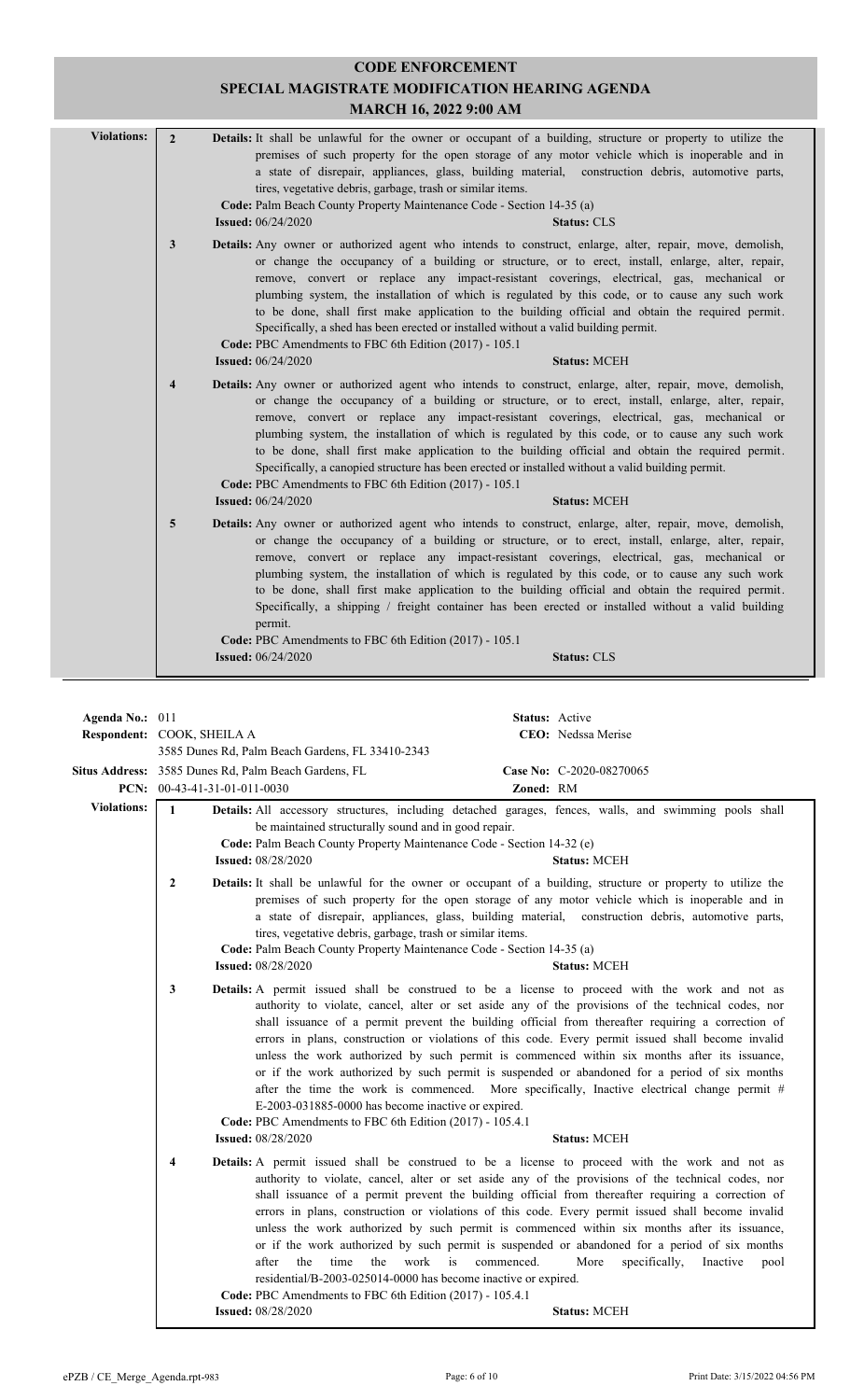| 5 | <b>Details:</b> A permit issued shall be construed to be a license to proceed with the work and not as<br>authority to violate, cancel, alter or set aside any of the provisions of the technical codes, nor<br>shall issuance of a permit prevent the building official from thereafter requiring a correction of<br>errors in plans, construction or violations of this code. Every permit issued shall become invalid<br>unless the work authorized by such permit is commenced within six months after its issuance,<br>or if the work authorized by such permit is suspended or abandoned for a period of six months<br>after the time the work is commenced. More specifically, Inactive fence pool barrier<br>$/B-2003-031885-0001$ has become inactive or expired.<br>Code: PBC Amendments to FBC 6th Edition (2017) - 105.4.1<br><b>Issued:</b> 08/28/2020<br><b>Status: MCEH</b> |
|---|--------------------------------------------------------------------------------------------------------------------------------------------------------------------------------------------------------------------------------------------------------------------------------------------------------------------------------------------------------------------------------------------------------------------------------------------------------------------------------------------------------------------------------------------------------------------------------------------------------------------------------------------------------------------------------------------------------------------------------------------------------------------------------------------------------------------------------------------------------------------------------------------|
| 6 | Details: A permit issued shall be construed to be a license to proceed with the work and not as<br>authority to violate, cancel, alter or set aside any of the provisions of the technical codes, nor<br>shall issuance of a permit prevent the building official from thereafter requiring a correction of<br>errors in plans, construction or violations of this code. Every permit issued shall become invalid<br>unless the work authorized by such permit is commenced within six months after its issuance,<br>or if the work authorized by such permit is suspended or abandoned for a period of six months<br>after the time the work is commenced. More specifically, Inactive pool electric<br>E-2003-025014-0002 has become inactive or expired.<br>Code: PBC Amendments to FBC 6th Edition (2017) - 105.4.1<br><b>Issued:</b> 08/28/2020<br><b>Status: MCEH</b>                |

| Agenda No.: 012    | Status: Active                                                                                                                                                                                                                                                                                                                                                                                                                                                                                                                                                                                                                     |  |  |  |
|--------------------|------------------------------------------------------------------------------------------------------------------------------------------------------------------------------------------------------------------------------------------------------------------------------------------------------------------------------------------------------------------------------------------------------------------------------------------------------------------------------------------------------------------------------------------------------------------------------------------------------------------------------------|--|--|--|
|                    | Respondent: Campbell, Craven J Jr; Campbell, John T; Campbell,<br>CEO: Joanna Mirodias                                                                                                                                                                                                                                                                                                                                                                                                                                                                                                                                             |  |  |  |
|                    | Kennard; Campbell, Walton; Campbell, Jefferey; Campbell,                                                                                                                                                                                                                                                                                                                                                                                                                                                                                                                                                                           |  |  |  |
|                    | Javen P; Campbell, Carlton                                                                                                                                                                                                                                                                                                                                                                                                                                                                                                                                                                                                         |  |  |  |
|                    | 4250 SW 21st St, Hollywood, FL 33023-3429                                                                                                                                                                                                                                                                                                                                                                                                                                                                                                                                                                                          |  |  |  |
|                    | Situs Address: 3rd St, Jupiter, FL<br>Case No: C-2008-10200047                                                                                                                                                                                                                                                                                                                                                                                                                                                                                                                                                                     |  |  |  |
|                    | $PCN: 00-42-41-03-01-000-1640$<br>Zoned: RH                                                                                                                                                                                                                                                                                                                                                                                                                                                                                                                                                                                        |  |  |  |
| <b>Violations:</b> | Details: 4) IF THE NUISANCE CONSISTS SOLELY OF UNCULTIVATED VEGETATION AS<br>$\mathbf{1}$                                                                                                                                                                                                                                                                                                                                                                                                                                                                                                                                          |  |  |  |
|                    | PROVIDED IN SECTION 602.3, 602.4, 602.5, AND THE PARCEL IS LESS THAN 1/2 ACRE IN                                                                                                                                                                                                                                                                                                                                                                                                                                                                                                                                                   |  |  |  |
|                    | SIZE, THE NUISANCE SHALL BE ABATED IN ITS ENTIRETY.                                                                                                                                                                                                                                                                                                                                                                                                                                                                                                                                                                                |  |  |  |
|                    | Code: Palm Beach County Property Maintenance Code - 4) 603.2                                                                                                                                                                                                                                                                                                                                                                                                                                                                                                                                                                       |  |  |  |
|                    | <b>Issued:</b> 10/22/2008<br><b>Status: MCEH</b>                                                                                                                                                                                                                                                                                                                                                                                                                                                                                                                                                                                   |  |  |  |
|                    | Details: 2) SCHINUS TEREBINTHIFOLIUS (COMMONLY KNOWN AS BRAZILIAN PEPPER) BUSHES<br>$\overline{2}$<br>OR TREES, IF UNCULTIVATED;                                                                                                                                                                                                                                                                                                                                                                                                                                                                                                   |  |  |  |
|                    | Code: Palm Beach County Property Maintenance Code - 2) 602.4                                                                                                                                                                                                                                                                                                                                                                                                                                                                                                                                                                       |  |  |  |
|                    | <b>Issued:</b> 10/22/2008<br><b>Status: MCEH</b>                                                                                                                                                                                                                                                                                                                                                                                                                                                                                                                                                                                   |  |  |  |
|                    | Details: IT IS HEREBY DECLARED AND DETERMINED BY THE BOARD OF COUNTY<br>3<br>COMMISSIONERS OF PALM BEACH COUNTY, FLORIDA, THAT THE FOLLOWING SHALL<br>EACH INDIVIDUALLY, OR IN ANY COMBINATION, BE CONSIDERED NUISANCES WHEN<br>THEY EXIST UPON A LOT IN THE UNINCORPORATED AREA OF PALM BEACH COUNTY.<br>1) UNCULTIVATED VEGETATION WHEN 1) GREATER THAN 18" IN HEIGHT LOCATED<br>ON VACANT LOTS, OR 2) GREATER THAN 7" IN HEIGHT WHEN LOCATED ON<br>DEVELOPED RESIDENTIAL OR DEVELOPED NON-RESIDENTIAL LOTS;<br>Code: Palm Beach County Property Maintenance Code - 1) 602.3<br><b>Issued:</b> 10/22/2008<br><b>Status: MCEH</b> |  |  |  |
|                    | Details: 3) UNCULTIVATED VEGETATION THAT CONSTITUTES A FIRE HAZARD;<br>$\overline{\mathbf{4}}$<br>Code: Palm Beach County Property Maintenance Code - 3) 602.5                                                                                                                                                                                                                                                                                                                                                                                                                                                                     |  |  |  |
|                    | <b>Issued:</b> 10/22/2008<br><b>Status: MCEH</b>                                                                                                                                                                                                                                                                                                                                                                                                                                                                                                                                                                                   |  |  |  |

| Agenda No.: $013$  | Respondent: JOSEPH, JEAN NUCKSON<br>201 Mentone Rd, Lake Worth, FL 33462-5163                                                                                                                                                                                                                                                                                                                                                                                                                                                                                                                                                                                                                                               | <b>Status:</b> Active<br><b>CEO</b> : RI Thomas |
|--------------------|-----------------------------------------------------------------------------------------------------------------------------------------------------------------------------------------------------------------------------------------------------------------------------------------------------------------------------------------------------------------------------------------------------------------------------------------------------------------------------------------------------------------------------------------------------------------------------------------------------------------------------------------------------------------------------------------------------------------------------|-------------------------------------------------|
|                    | <b>Situs Address:</b> 201 Mentone Rd, Lake Worth, FL                                                                                                                                                                                                                                                                                                                                                                                                                                                                                                                                                                                                                                                                        | Case No: C-2018-08220019                        |
|                    | <b>PCN:</b> $00-43-45-09-10-001-0150$<br><b>Zoned: RM</b>                                                                                                                                                                                                                                                                                                                                                                                                                                                                                                                                                                                                                                                                   |                                                 |
| <b>Violations:</b> | <b>Details:</b> Any owner or authorized agent who intends to construct, enlarge, alter, repair, move, demolish,<br>or change the occupancy of a building or structure, or to erect, install, enlarge, alter, repair,<br>remove, convert or replace any impact-resistant coverings, electrical, gas, mechanical or<br>plumbing system, the installation of which is regulated by this code, or to cause any such work<br>to be done, shall first make application to the building official and obtain the required permit.<br>More specifically, an additional room has been erected or installed without a valid building<br>permit.<br>Code: PBC Amendments to FBC 6th Edition (2017) - 105.1<br><b>Issued:</b> 08/24/2018 | <b>Status: MCEH</b>                             |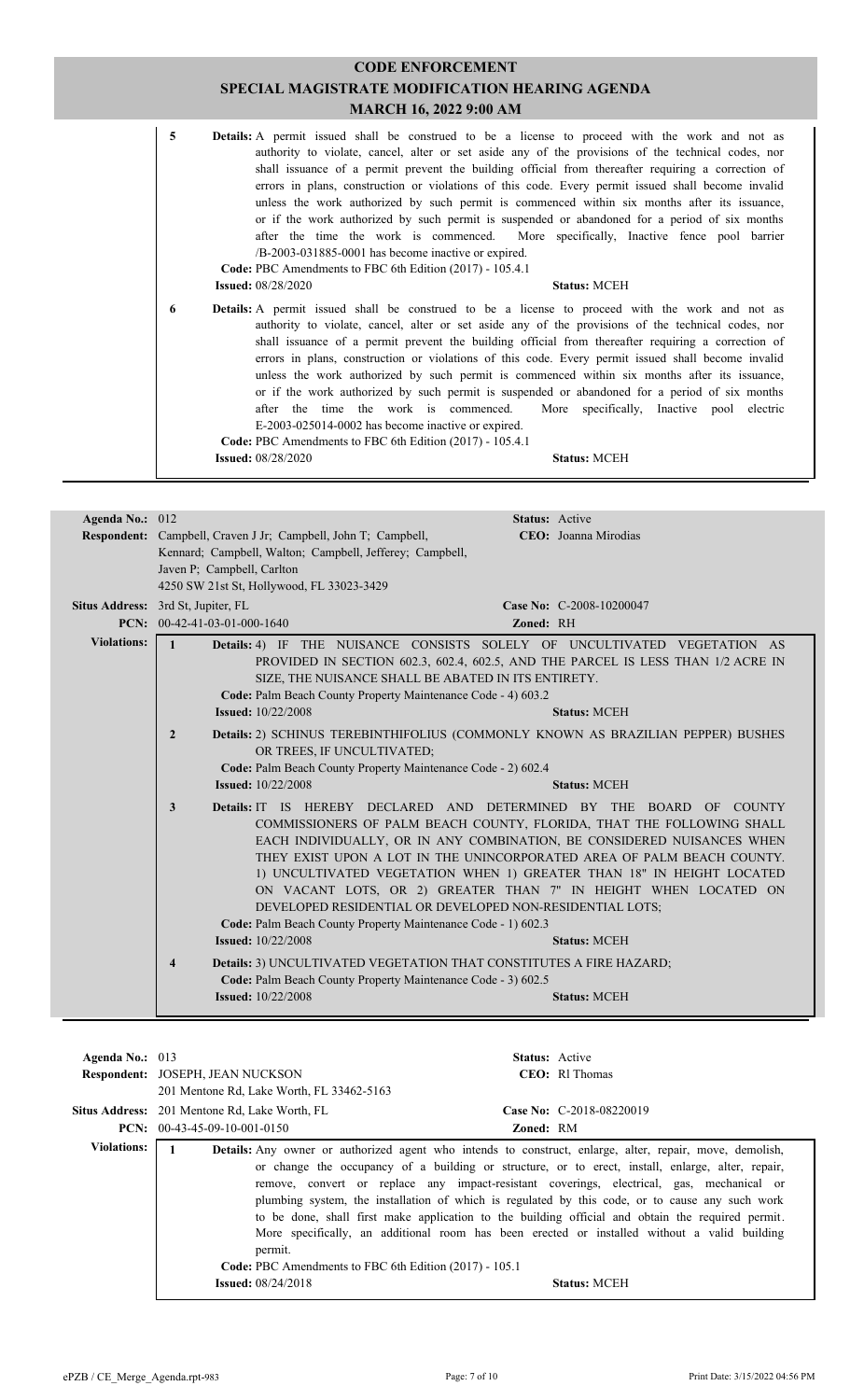**CODE ENFORCEMENT SPECIAL MAGISTRATE MODIFICATION HEARING AGENDA MARCH 16, 2022 9:00 AM** 2 **Details:** Any owner or authorized agent who intends to construct, enlarge, alter, repair, move, demolish, or change the occupancy of a building or structure, or to erect, install, enlarge, alter, repair, remove, convert or replace any impact-resistant coverings, electrical, gas, mechanical or plumbing system, the installation of which is regulated by this code, or to cause any such work to be done, shall first make application to the building official and obtain the required permit. More specifically, a fence has been erected or installed without a valid building permit. **Code:** PBC Amendments to FBC 6th Edition (2017) - 105.1 **Issued:** 08/24/2018 **Status:** MCEH

| Agenda No.: 014                                                                                                                                                                                                                   |                                                          | <b>Status:</b> Active                                                                                                                                                                                                                                                                                                                                                                                                                                                                                                                                 |
|-----------------------------------------------------------------------------------------------------------------------------------------------------------------------------------------------------------------------------------|----------------------------------------------------------|-------------------------------------------------------------------------------------------------------------------------------------------------------------------------------------------------------------------------------------------------------------------------------------------------------------------------------------------------------------------------------------------------------------------------------------------------------------------------------------------------------------------------------------------------------|
|                                                                                                                                                                                                                                   | <b>Respondent:</b> EASTEP, JOE L; EASTEP, NELLIE         | <b>CEO</b> : Ronald Ramos                                                                                                                                                                                                                                                                                                                                                                                                                                                                                                                             |
|                                                                                                                                                                                                                                   | 22991 Tradewinds Rd, Boca Raton, FL 33428-5629           |                                                                                                                                                                                                                                                                                                                                                                                                                                                                                                                                                       |
|                                                                                                                                                                                                                                   | <b>Situs Address:</b> 22991 Tradewind Rd, Boca Raton, FL | Case No: C-2017-10030025                                                                                                                                                                                                                                                                                                                                                                                                                                                                                                                              |
|                                                                                                                                                                                                                                   | <b>PCN:</b> $00-41-47-36-03-000-4501$                    | <b>Zoned: AR</b>                                                                                                                                                                                                                                                                                                                                                                                                                                                                                                                                      |
| <b>Violations:</b><br>tires, vegetative debris, garbage, trash or similar items.<br>trash or similar items on the property.<br>Code: Palm Beach County Property Maintenance Code - Section 14-35 (a)<br><b>Issued:</b> 10/04/2017 |                                                          | <b>Details:</b> It shall be unlawful for the owner or occupant of a building, structure or property to utilize the<br>premises of such property for the open storage of any motor vehicle which is inoperable and in<br>a state of disrepair, appliances, glass, building material, construction debris, automotive parts,<br>>>>More specifically, remove all open/outdoor storage of inoperable vehicles, appliances,<br>glass, building material, construction debris, automotive parts, tires, vegetative debris, garbage,<br><b>Status: MCEH</b> |

| Agenda No.: 015    |                                                   |                                                                                                                                                                                                                                                                                                                                                                                                                                                                                                                                                                                                      |           | Status: Removed                                                                                                                                                                                                                                                                                                                                                                                                                                                                                                             |
|--------------------|---------------------------------------------------|------------------------------------------------------------------------------------------------------------------------------------------------------------------------------------------------------------------------------------------------------------------------------------------------------------------------------------------------------------------------------------------------------------------------------------------------------------------------------------------------------------------------------------------------------------------------------------------------------|-----------|-----------------------------------------------------------------------------------------------------------------------------------------------------------------------------------------------------------------------------------------------------------------------------------------------------------------------------------------------------------------------------------------------------------------------------------------------------------------------------------------------------------------------------|
|                    |                                                   | Respondent: BELLE GLADE INVESTMENTS LLC                                                                                                                                                                                                                                                                                                                                                                                                                                                                                                                                                              |           | CEO: Jodi A Guthrie                                                                                                                                                                                                                                                                                                                                                                                                                                                                                                         |
|                    |                                                   | 370 Us Highway 27 N, South Bay, FL 33493-1404                                                                                                                                                                                                                                                                                                                                                                                                                                                                                                                                                        |           |                                                                                                                                                                                                                                                                                                                                                                                                                                                                                                                             |
|                    | Situs Address: 302 Runyon Vlg, B, Belle Glade, FL |                                                                                                                                                                                                                                                                                                                                                                                                                                                                                                                                                                                                      |           | Case No: C-2019-01160023                                                                                                                                                                                                                                                                                                                                                                                                                                                                                                    |
|                    | PCN: 00-37-43-17-00-000-3030                      |                                                                                                                                                                                                                                                                                                                                                                                                                                                                                                                                                                                                      | Zoned: AP |                                                                                                                                                                                                                                                                                                                                                                                                                                                                                                                             |
| <b>Violations:</b> | $\mathbf{1}$                                      |                                                                                                                                                                                                                                                                                                                                                                                                                                                                                                                                                                                                      |           |                                                                                                                                                                                                                                                                                                                                                                                                                                                                                                                             |
|                    |                                                   | as not to pose a threat to the public health, safety or welfare.<br>Code: Palm Beach County Property Maintenance Code - Section 14-33 (a)<br><b>Issued:</b> 01/25/2019                                                                                                                                                                                                                                                                                                                                                                                                                               |           | Details: The exterior of a structure shall be maintained in good repair, structurally sound and sanitary so<br><b>Status: MCEH</b>                                                                                                                                                                                                                                                                                                                                                                                          |
|                    | 2                                                 | tires, vegetative debris, garbage, trash or similar items.<br>Code: Palm Beach County Property Maintenance Code - Section 14-35 (a)<br><b>Issued:</b> 01/25/2019                                                                                                                                                                                                                                                                                                                                                                                                                                     |           | Details: It shall be unlawful for the owner or occupant of a building, structure or property to utilize the<br>premises of such property for the open storage of any motor vehicle which is inoperable and in<br>a state of disrepair, appliances, glass, building material, construction debris, automotive parts,<br><b>Status: MCEH</b>                                                                                                                                                                                  |
|                    | 5                                                 | and of sufficient size to be plainly visible and legible from the roadway.<br>Code: Palm Beach County Property Maintenance Code - Section 14-33 (c)<br><b>Issued:</b> 01/25/2019                                                                                                                                                                                                                                                                                                                                                                                                                     |           | Details: One (1) address sign shall be required for each principal building or use on premises showing<br>the numerical address designation on the premises upon which they are maintained or in<br>multi-unit buildings which utilize a marquee/signboard, the full building address shall be posted<br>on such marquee/signboard. The address shall be posted in a color contrasting that of the<br>marquee/signboard or building a minimum of 4" for residential and 6" for commercial structure,<br><b>Status: MCEH</b> |
|                    | 6                                                 | Details: Every occupant of a structure shall dispose of all rubbish in a clean and sanitary manner.<br>placing it in a garbage disposal facility or garbage or rubbish storage container.<br>such materials until removed from the premises for disposal.<br>debris upon any lot.<br>Code: Palm Beach County Property Maintenance Code - Section 14-35 (b)<br>Palm Beach County Property Maintenance Code - Section 14-35 (c)<br>Palm Beach County Property Maintenance Code - Section 14-35 (c) (1)<br>Palm Beach County Property Maintenance Code - Section 14-62 (1)<br><b>Issued:</b> 01/25/2019 |           | Every occupant of a structure shall dispose of garbage in a clean and sanitary manner by<br>The operator of every establishment producing garbage shall provide, and at all times cause to<br>be utilized, approved leak proof containers provided with close-fitting covers for the storage of<br>It shall be considered a nuisance to have accumulations of waste, yard trash or rubble and<br><b>Status: MCEH</b>                                                                                                        |
|                    | 7                                                 | public health, safety or welfare.<br>shall be maintained in a clean, safe and intact condition, and water- and weather-tight.                                                                                                                                                                                                                                                                                                                                                                                                                                                                        |           | <b>Details:</b> All vacant structures and premises shall be maintained in a clean, safe, secure and sanitary<br>condition as provided herein so as not to cause a deteriorating problem or adversely affect the<br>The exterior of all vacant structures shall be maintained in a manner required of occupied<br>structures as provided in this code: window areas shall be maintained with appropriate glass<br>and glazing treatment, exterior doors shall be water- and weather-tight, walls and roof areas              |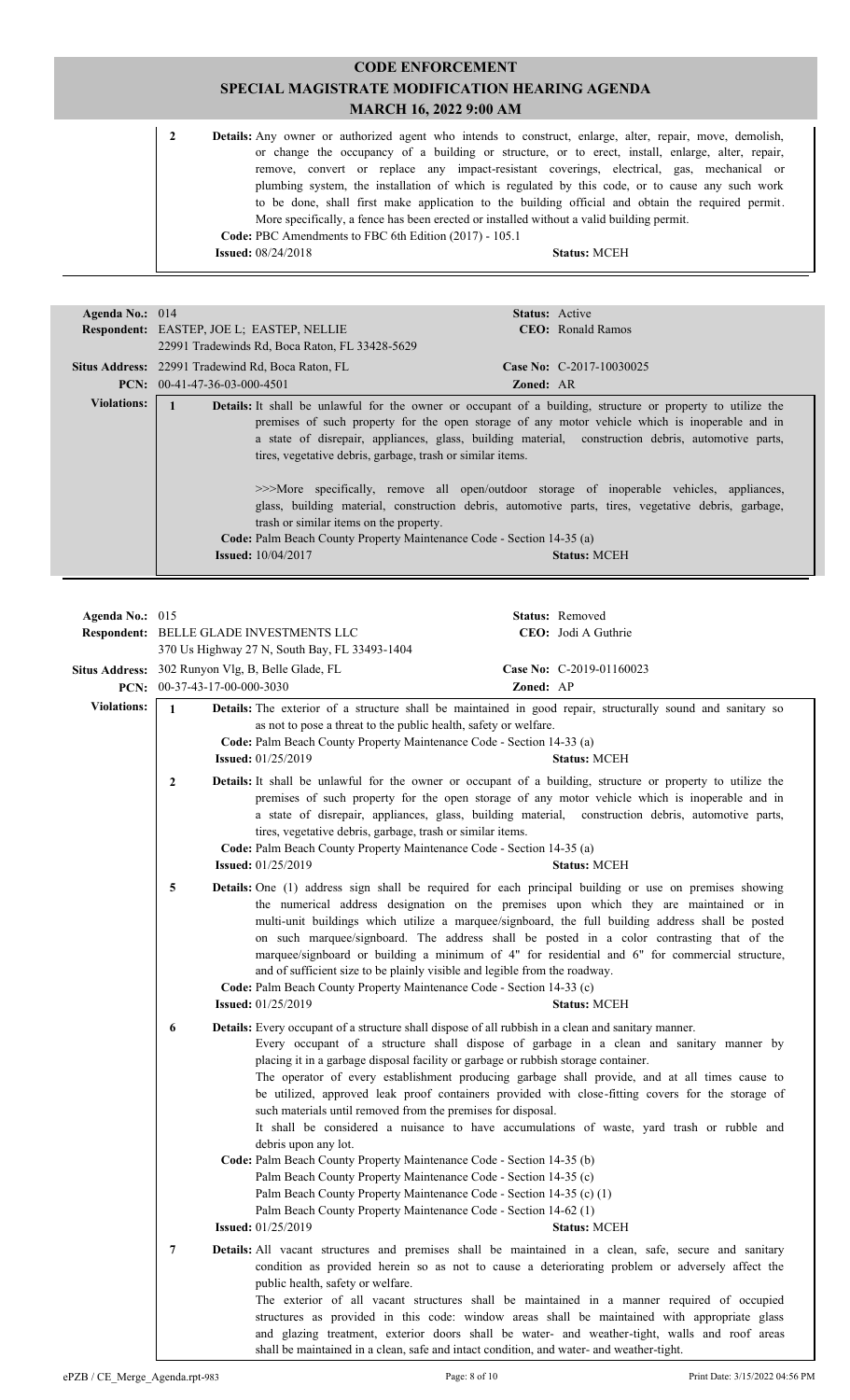**Code:** Palm Beach County Property Maintenance Code - Section 14-31 (c) Palm Beach County Property Maintenance Code - Section 14-31 (c) (1) **Issued:** 01/25/2019 **Status:** MCEH

| Agenda No.: 016    |                                                                                                                                                                     | <b>Status:</b> Active                  |
|--------------------|---------------------------------------------------------------------------------------------------------------------------------------------------------------------|----------------------------------------|
|                    | Respondent: Davidson, Kenneth D; Davidson, Angela M                                                                                                                 | CEO: Maggie Bernal                     |
|                    | 2713 Florida St, West Palm Beach, FL 33406-4205                                                                                                                     |                                        |
|                    | Situs Address: 2713 Florida St, West Palm Beach, FL                                                                                                                 | Case No: C-2017-07070012               |
|                    | <b>PCN:</b> $00-43-44-05-09-018-0170$                                                                                                                               | Zoned: RS                              |
| <b>Violations:</b> | $\mathbf{1}$<br><b>Details:</b> Recreational vehicles, boats, sports vehicles and trailers shall not be used for living, sleeping or                                |                                        |
|                    | housekeeping purposes.                                                                                                                                              |                                        |
|                    | Code: Unified Land Development Code - 6.A.1.D.19.b.5)d)                                                                                                             |                                        |
|                    | <b>Issued:</b> 07/17/2017                                                                                                                                           | <b>Status: MCEH</b>                    |
|                    |                                                                                                                                                                     |                                        |
|                    | $\overline{2}$<br><b>Details:</b> Erecting/installing roof structure to eastside front addition without first obtaining required<br>building permits is prohibited. |                                        |
|                    | Code: PBC Amendments to FBC 6th Edition (2014) - 105.1                                                                                                              |                                        |
|                    | <b>Issued: 07/17/2017</b>                                                                                                                                           | <b>Status: MCEH</b>                    |
|                    | $\mathbf{3}$<br><b>Details:</b> Erecting/installing roof structure to pool cabana without first obtaining required building<br>permits is prohibited.               |                                        |
|                    | Code: PBC Amendments to FBC 6th Edition (2014) - 105.1                                                                                                              |                                        |
|                    | <b>Issued:</b> 07/17/2017                                                                                                                                           | <b>Status: MCEH</b>                    |
|                    | <b>Details:</b> Erecting/installing west-side shed without first<br>$\overline{\mathbf{4}}$<br>prohibited.                                                          | obtaining required building permits is |
|                    | Code: PBC Amendments to FBC 6th Edition (2014) - 105.1                                                                                                              |                                        |
|                    | <b>Issued:</b> 07/17/2017                                                                                                                                           | <b>Status: MCEH</b>                    |
|                    | 5<br><b>Details:</b> Erecting/installing large brown shed in front of property without first obtaining required<br>building permits is prohibited.                  |                                        |
|                    | Code: PBC Amendments to FBC 6th Edition (2014) - 105.1                                                                                                              |                                        |
|                    | <b>Issued:</b> 07/17/2017                                                                                                                                           | <b>Status: MCEH</b>                    |

| <b>Agenda No.:</b> |                                                                                   | <b>Respondent: BELLE GLADE INVESTMENTS LLC</b>                                                                                                                                                                                                                                                                                                                                                                                                                                                                                                                                                              | Status: Active | CEO: Jodi A Guthrie                                                                                                                                                                                                                                                                                                                                                                                                                                                                                                         |
|--------------------|-----------------------------------------------------------------------------------|-------------------------------------------------------------------------------------------------------------------------------------------------------------------------------------------------------------------------------------------------------------------------------------------------------------------------------------------------------------------------------------------------------------------------------------------------------------------------------------------------------------------------------------------------------------------------------------------------------------|----------------|-----------------------------------------------------------------------------------------------------------------------------------------------------------------------------------------------------------------------------------------------------------------------------------------------------------------------------------------------------------------------------------------------------------------------------------------------------------------------------------------------------------------------------|
|                    |                                                                                   | 370 Us Highway 27 N, South Bay, FL 33493-1404                                                                                                                                                                                                                                                                                                                                                                                                                                                                                                                                                               |                | Case No: C-2019-01160023                                                                                                                                                                                                                                                                                                                                                                                                                                                                                                    |
|                    | Situs Address: 302 Runyon Vlg, B, Belle Glade, FL<br>PCN: 00-37-43-17-00-000-3030 |                                                                                                                                                                                                                                                                                                                                                                                                                                                                                                                                                                                                             | Zoned: AP      |                                                                                                                                                                                                                                                                                                                                                                                                                                                                                                                             |
| <b>Violations:</b> | $\mathbf{1}$                                                                      | as not to pose a threat to the public health, safety or welfare.<br>Code: Palm Beach County Property Maintenance Code - Section 14-33 (a)<br><b>Issued:</b> 01/25/2019                                                                                                                                                                                                                                                                                                                                                                                                                                      |                | Details: The exterior of a structure shall be maintained in good repair, structurally sound and sanitary so<br><b>Status: MCEH</b>                                                                                                                                                                                                                                                                                                                                                                                          |
|                    | $\mathbf{2}$                                                                      | tires, vegetative debris, garbage, trash or similar items.<br>Code: Palm Beach County Property Maintenance Code - Section 14-35 (a)<br><b>Issued:</b> 01/25/2019                                                                                                                                                                                                                                                                                                                                                                                                                                            |                | Details: It shall be unlawful for the owner or occupant of a building, structure or property to utilize the<br>premises of such property for the open storage of any motor vehicle which is inoperable and in<br>a state of disrepair, appliances, glass, building material, construction debris, automotive parts,<br><b>Status: MCEH</b>                                                                                                                                                                                  |
|                    | 5                                                                                 | and of sufficient size to be plainly visible and legible from the roadway.<br>Code: Palm Beach County Property Maintenance Code - Section 14-33 (c)<br><b>Issued:</b> 01/25/2019                                                                                                                                                                                                                                                                                                                                                                                                                            |                | Details: One (1) address sign shall be required for each principal building or use on premises showing<br>the numerical address designation on the premises upon which they are maintained or in<br>multi-unit buildings which utilize a marquee/signboard, the full building address shall be posted<br>on such marquee/signboard. The address shall be posted in a color contrasting that of the<br>marquee/signboard or building a minimum of 4" for residential and 6" for commercial structure,<br><b>Status: MCEH</b> |
|                    | 6                                                                                 | <b>Details:</b> Every occupant of a structure shall dispose of all rubbish in a clean and sanitary manner.<br>placing it in a garbage disposal facility or garbage or rubbish storage container.<br>such materials until removed from the premises for disposal.<br>debris upon any lot.<br>Code: Palm Beach County Property Maintenance Code - Section 14-35 (b)<br>Palm Beach County Property Maintenance Code - Section 14-35 (c)<br>Palm Beach County Property Maintenance Code - Section 14-35 (c) (1)<br>Palm Beach County Property Maintenance Code - Section 14-62 (1)<br><b>Issued:</b> 01/25/2019 |                | Every occupant of a structure shall dispose of garbage in a clean and sanitary manner by<br>The operator of every establishment producing garbage shall provide, and at all times cause to<br>be utilized, approved leak proof containers provided with close-fitting covers for the storage of<br>It shall be considered a nuisance to have accumulations of waste, yard trash or rubble and<br><b>Status: MCEH</b>                                                                                                        |